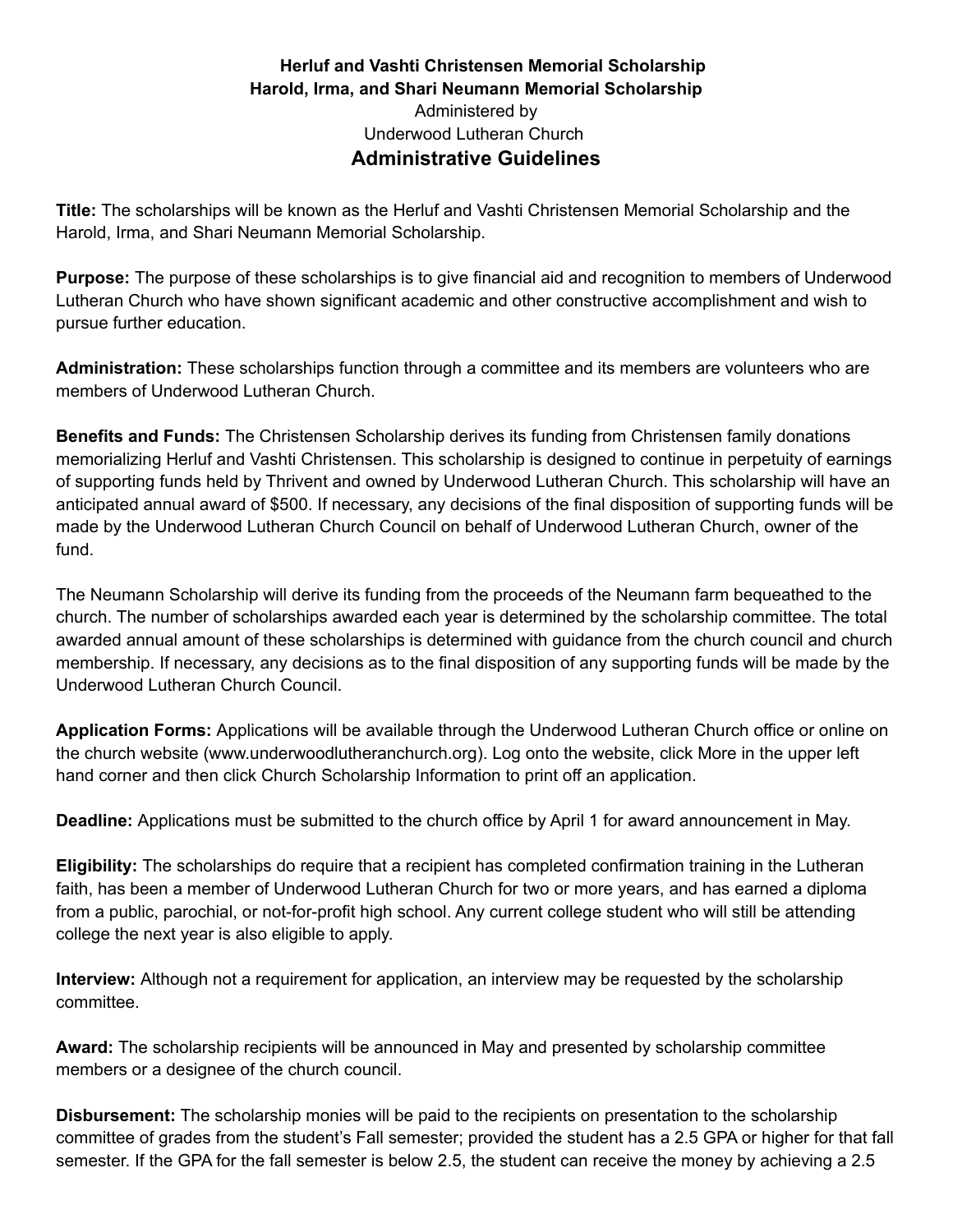GPA or higher for the Spring semester. The grade report must be a printed grade report from the school being attended and you must be a full-time student at the school you are attending (12 semester hours or more). The grade report can be submitted to the church secretary's office to be forwarded to the scholarship committee.

**Utilization:** The scholarship may be used for education in any profession chosen by the recipient in attending any post high school educational entity which is supported by public taxes, a church denomination, or private endowment.

**Expenses:** At the discretion of the scholarship committee and church council, costs connected with the awarding of these scholarships may be paid from the scholarship funds.

**Rules:** Except as hereinbefore limited, the committee, by approval of the church council, will make any other rules and arrangements deemed advisable for providing maximum and fair student benefit from these scholarships.

**Authority:** Decisions made by the committee with respect to the applications and awards will be final and not subject to any review other than the committee's own.

**Reapplication:** Applicants are eligible to win one scholarship from Underwood Lutheran Church. Those who do not receive a scholarship may reapply in subsequent years by providing an updated application.